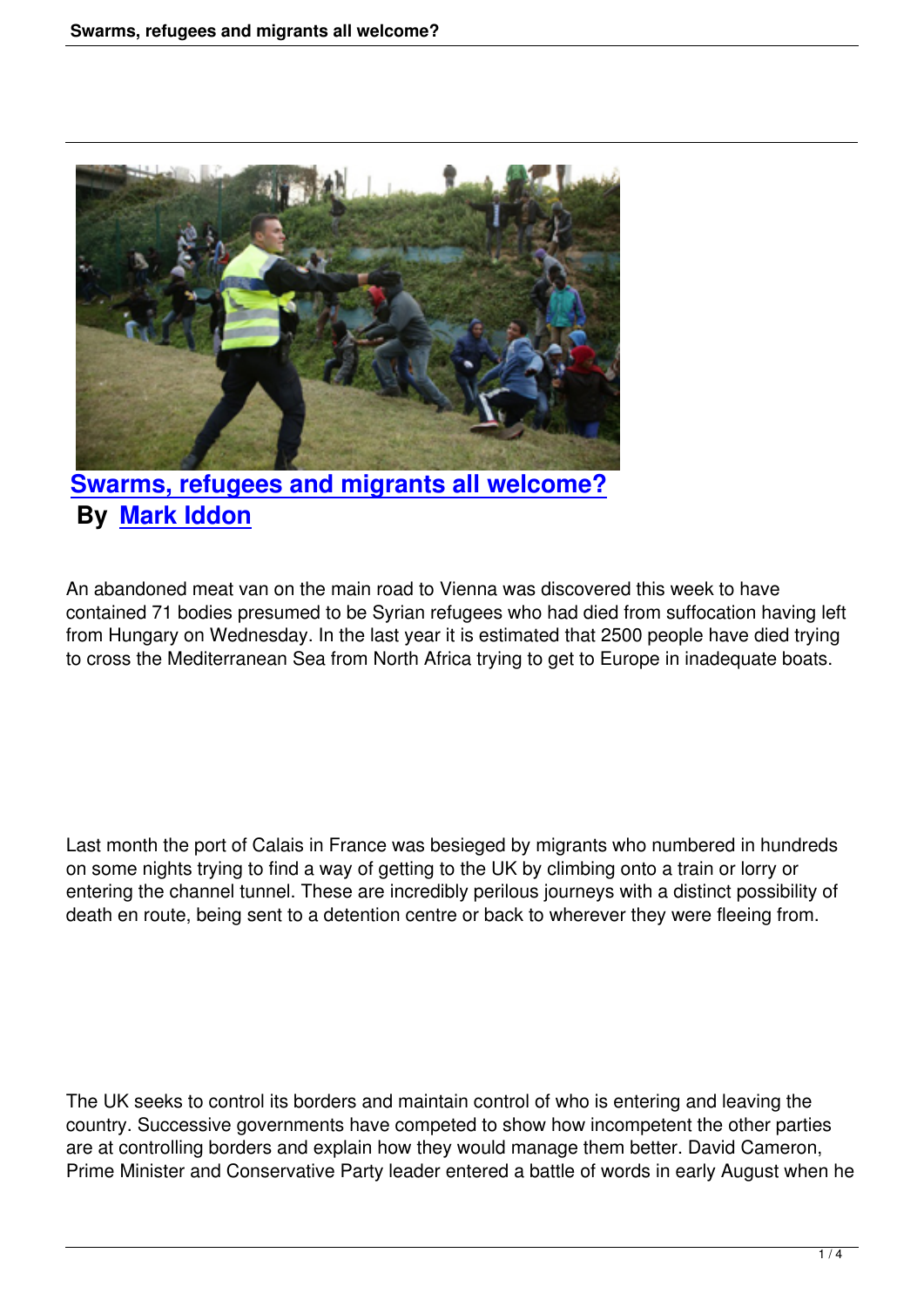described the migrants at Calais as a swarm. Many liberal commentators including Harriet Harman, the acting leader of the Labour Party, have said how dehumanising it was to refer to refugees in this way before stating that more must be done to shore up the borders.

We are aware of the troubles and war zones in many countries and many are sympathetic of the plight of those that have fled their country in the hope of reaching a safe place to live. The internet platform for Change.org has a petition for the BBC to use the term 'refugee crisis' rather than 'migrant crisis' arguing that terminology is important in order to address the relevant issues. It seems that the argument over words and terminology has sidelined the political debate over the case for free movement or border restrictions. In making a case for support for those who are fleeing horrific circumstances, whether war, ISIS or punishment from an authoritarian government.

The Conservatives pledged in the run up to the general election in May that they would reduce net migration down to tens of thousands a year, from the hundreds of thousands at the present, but they were embarrassed by the Office of National Statistics (ONS) report that the net migration for 2014 was 318,000, just below the previous peak at 320,000 during 2005. David Cameron said over the Calais crisis that the problem was with people traffickers who were making money out of vulnerable people convincing them that they could take them to a better life in the UK. Theresa May, Conservative Party Home Secretary has said that she will move to deny people entry to the UK unless they have a job lined up and that there would be limits on overseas graduates staying in the UK following graduation.

What is missing from this debate however is a debate over the freedom of movement across borders whether to better your circumstances, prosperity or opportunity. This is quite bazaar as many people do not see the contradiction that they may want a better life say in Australia or as many of my friends have moved to Dubai, India, South Africa or China in search of employment because the UK economy is in crisis.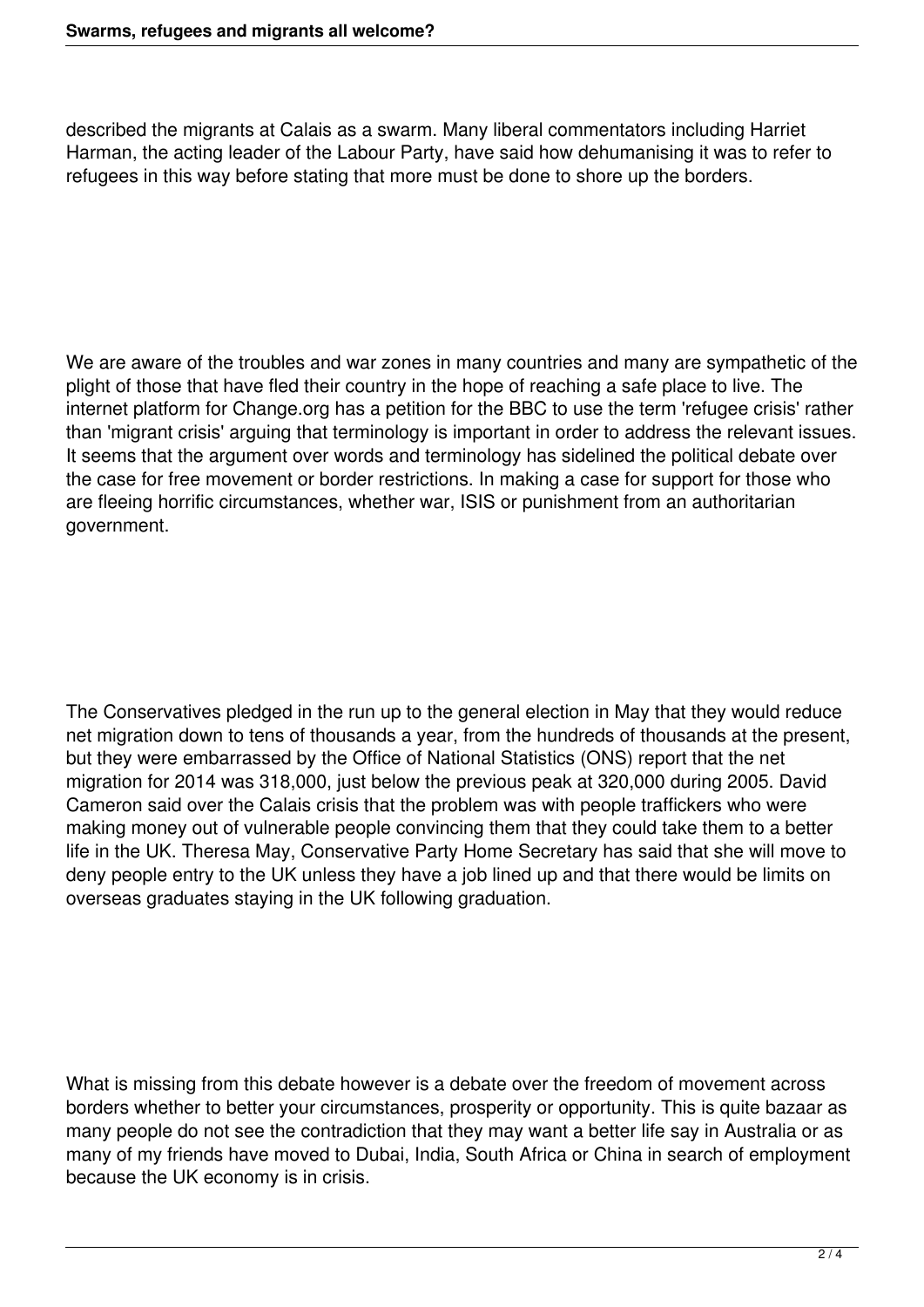The idea that people come to the UK to claim benefits does not stack up when people have risked so much to get here that it doesn't make sense that they will be idle but hard working people determined to contribute to the economy and community. The distinction between the terms 'refugee' and 'migrant' is made to separate those who deserve our pity and those who come for their own economic benefit, and seems to me to be most unhelpful as it sets up migrants as problematic and to be excluded through some mechanism or other.

Some might say that the UK economy is just not in good shape and that we can't afford for people to come to Britain when there just aren't enough jobs and houses and the schools and hospitals are in desperate need of improvement. There is a perception that too many people are the problem but this is to misunderstand the reality. It is people who are the potential solution. With more people there is more man power, creativity, skills and enterprise and therefore greater productive potential.

An underlying factor leading to fears around the issue of migration are borne out of the limits of production of our present system where our leaders lack vision, initiative, authority and leadership. It is the challenge to the limits of production which really needs to be addressed.

Wanting a better life in more comfortable circumstances with greater material benefit and opportunities for our children is what we have in common with the swarms of migrants and refugees. By making them welcome we pose a threat to those whose only ambition is to cling on to the reins of power using scare stories to divide and rule over us.